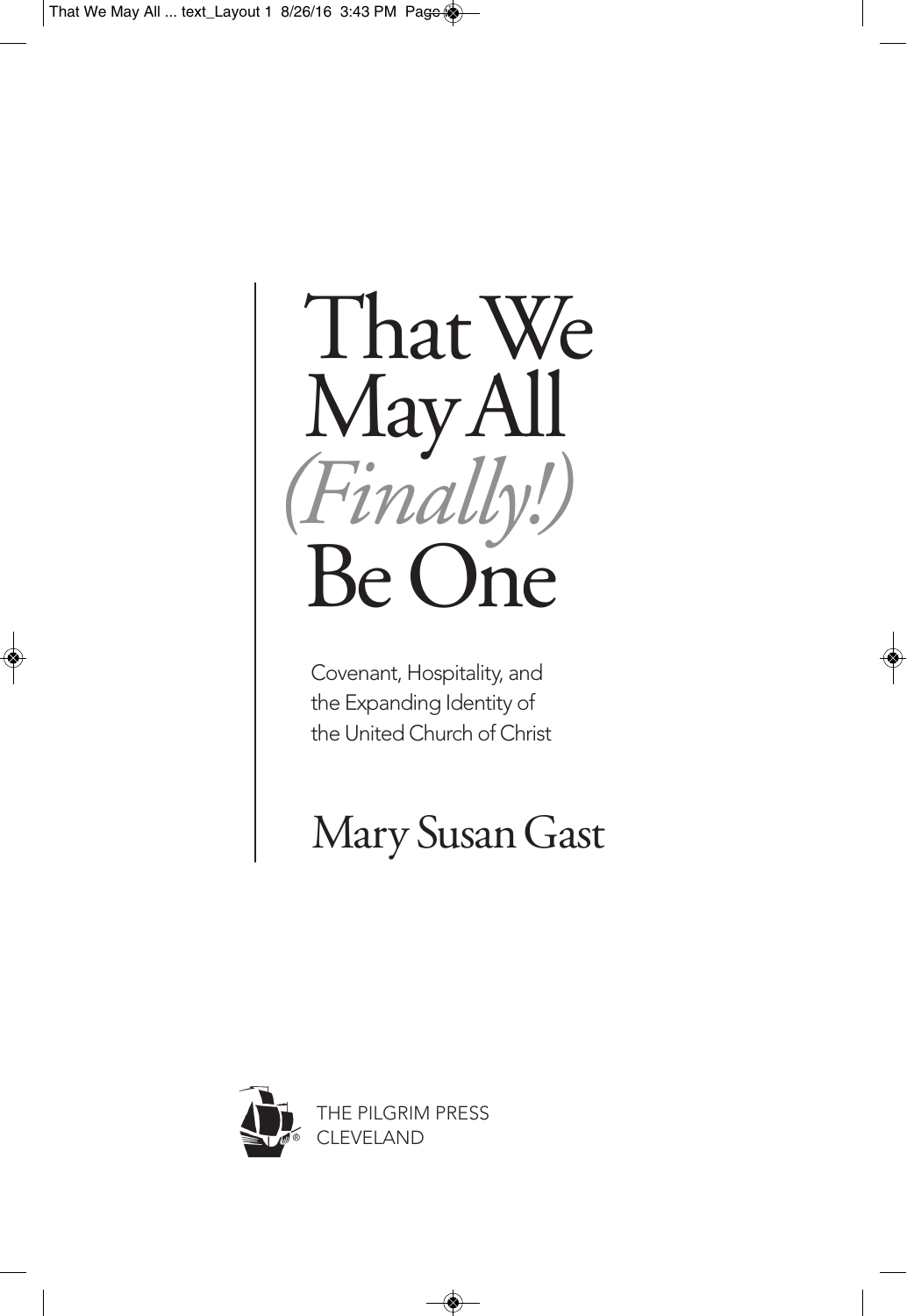# CONTENTS



I INTRODUCTION: Covenant, Hospitality, and the Expanding Identity of the United Church of Christ . *ix*

. *Our Church's Founding Vision of Unity and Freedom*

- **I** That They May All Be One  $\cdot$  I
- **2** A Unity of Multiple Voices  $\cdot$  9
- **3** A Covenantal Polity  $\cdot$  17

. *Local Churches*

- 4 Encountering God in a Real Human Community . 25
- 5 Who Is Welcome Here?  $\cdot$  32
- **6** Constitutions and Covenants  $\cdot$  47
- 7 Keeping Covenant in Times of Stress  $\cdot$  54

#### . *Wider Church*

- 8 Love One Another  $\cdot$  65
- **9** Regional Organizational Patterns  $\cdot$  73
- 10 National Organizational Patterns  $\cdot$  80
- Covenantal Relationships Delineated but Not Dictated by Constitution and Bylaws  $\cdot$  96
- 12 When Democratic Process Is Not Enough  $\cdot$  105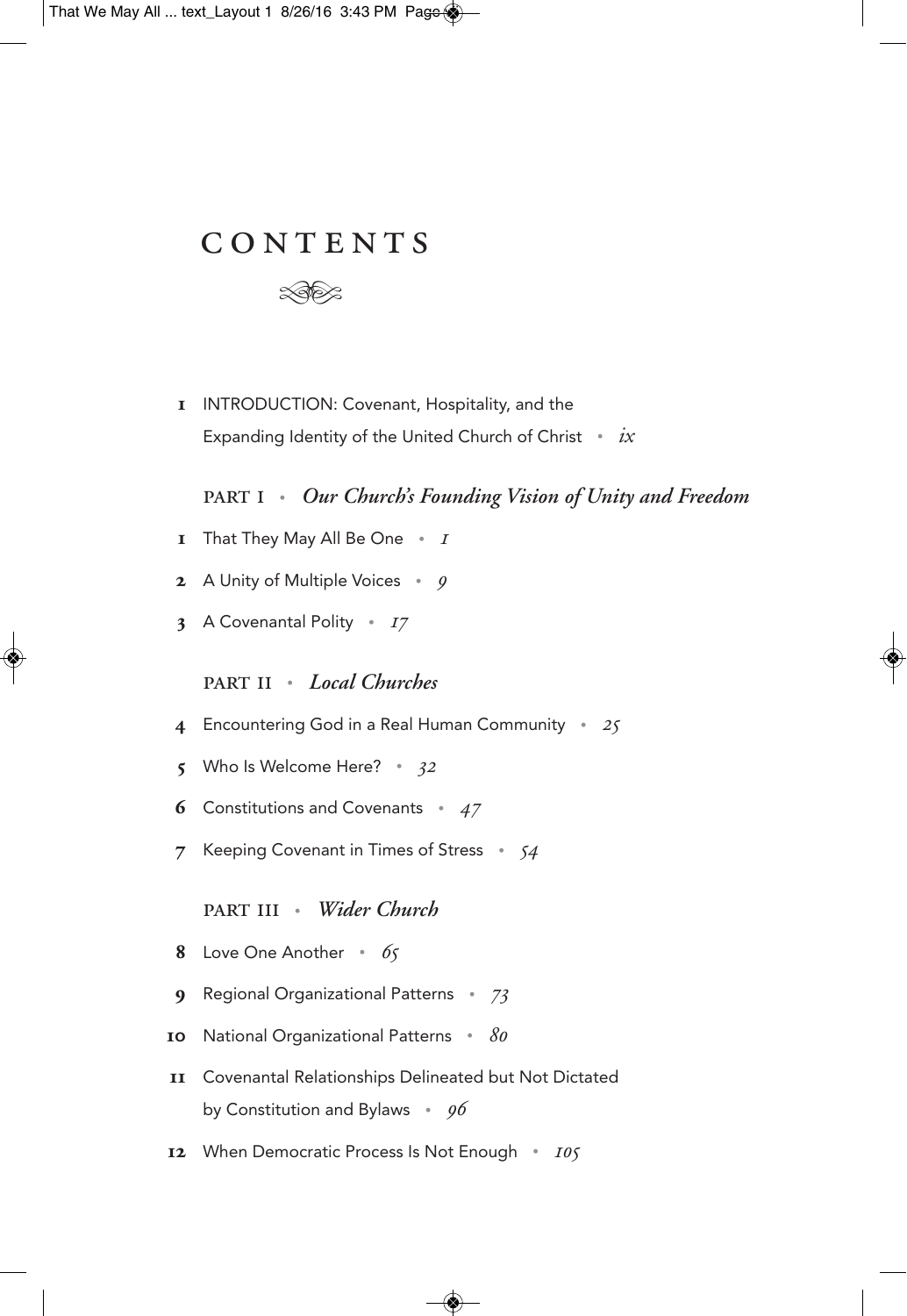#### PART IV · *Ministry*

- 13 Authorization and Oversight of Ministry: Strengthening the Covenant  $\cdot$  IIS
- 14 Authorization of Ministry . II9
- 15 Oversight of Authorized Ministry  $\cdot$  135
- 16 Search and Call: Congregations Finding Ministers and Ministers Finding New Calls  $\cdot$  148
- 17 Glossary of Terms Related to Ministry  $\cdot$  156

. *Identity and Unity*

- 18 Our Theological Identity  $\cdot$  165
- 19 Fissures and Tensions in Our Unity  $\cdot$  178
- 20 The Myth of Unity or the Unifying Myth  $\cdot$  192
- 21 Concluding Thoughts on Hospitality and Covenant, Our Genius and Our Challenge . 198

ACKNOWLEDGMENTS . 213

NOTES  $\cdot$  217

INDEX  $\cdot$  256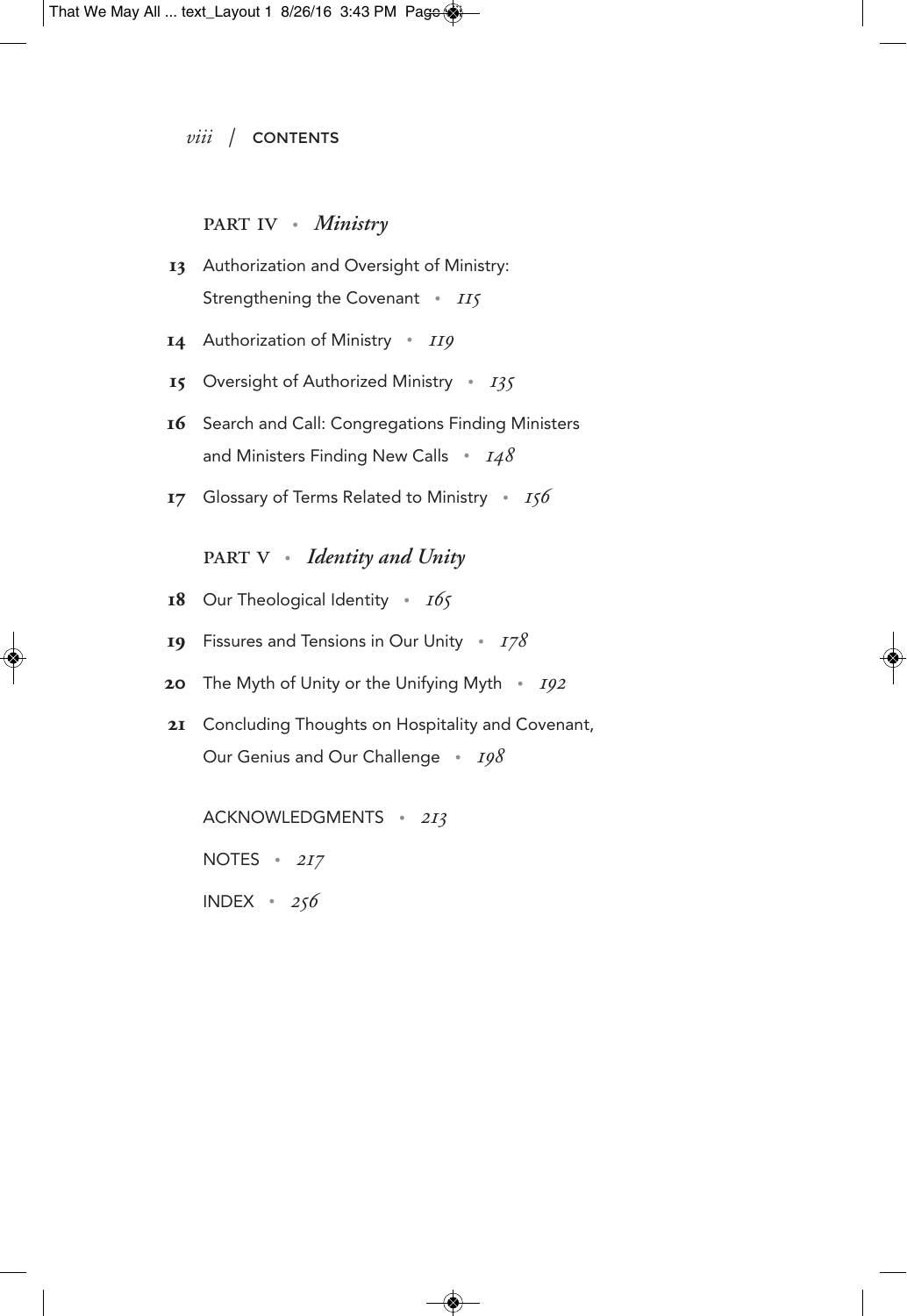#### **INTRODUCTION**

Covenant, Hospitality, and the Expanding Identity of the United Church of Christ

 $\infty$ 

COVENANT AND HOSPITALITY ARE THEMES THAT KEEP TURNING UP IN THE<br>life of the United Church of Christ. Each, it seems, is gift, joy, touchstone, and challenge for us.

Because we came into being as a uniting church, hospitality is in our genetic makeup, and we have cultivated our bent for it. Covenant remains more problematic for us and is frequently outdone by autonomy in tests of strength and inclination. Only when I had settled in to produce this volume on life in the United Church of Christ did I realize that hospitality and covenant may well be calling us back to our identity as a united and uniting church. Hospitality and covenant may also carry us forward to new expressions and applications of unity. One thing is certain. For us, unity will never be unanimity. Instead, we seek a unity that holds all of our independent and disparate voices in a creative tension, "a unity that defies our common understanding of the word."1

The United Church of Christ is a composite denomination. That is, we are a conceptual whole made up of complicated and related parts. We are a composite of the descendants of native peoples, immigrants, and those forced to come ashore in the Americas. We are a composition, formed and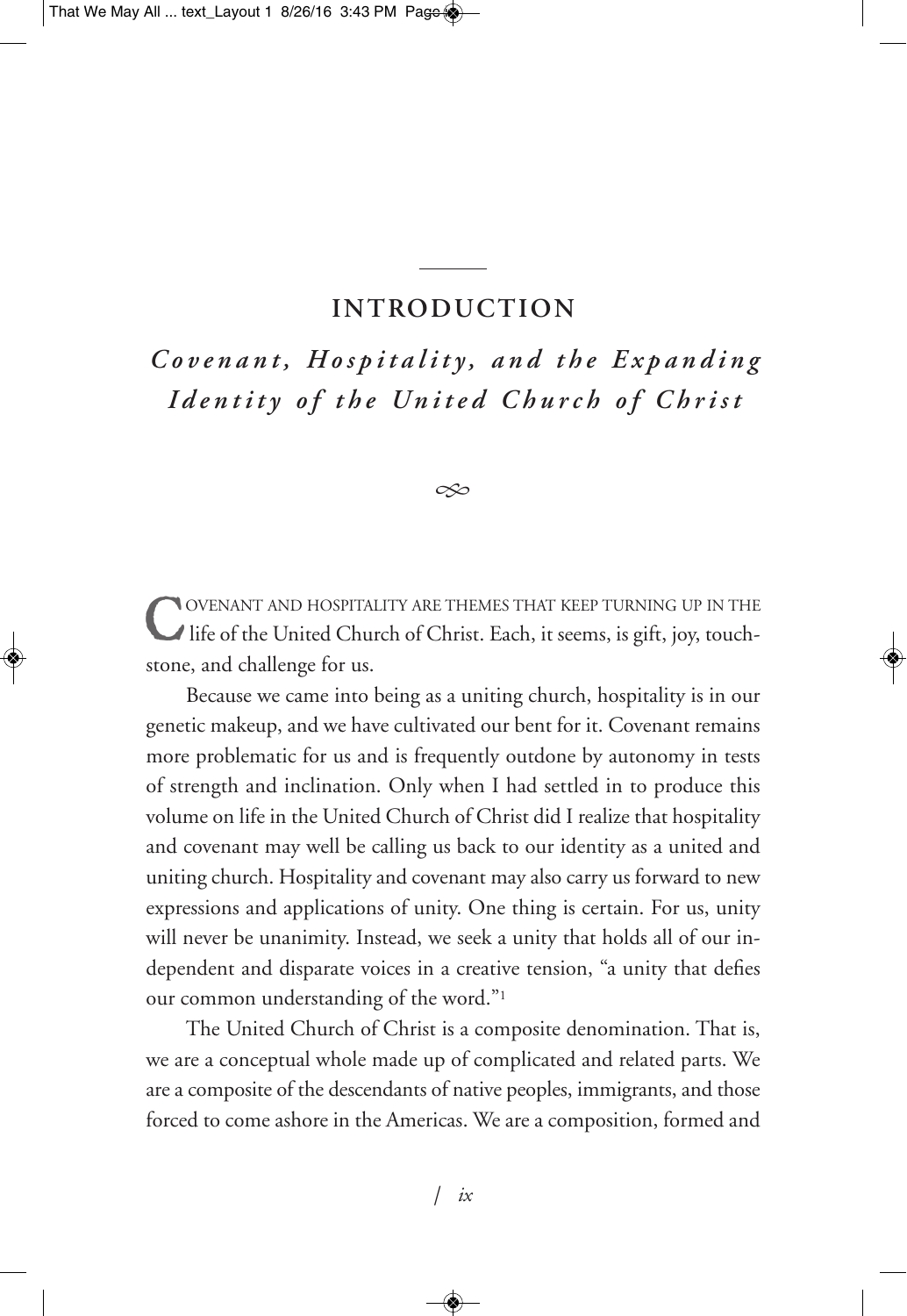#### *x* / IntroduCtIon

forming, by westward voyagers as well as those who have traveled east, north, and south to take up with this movement of the Spirit.

The United Church of Christ is not hierarchical.There are no imposed doctrines. Congregations do not worship, undertake mission, or organize themselves according to uniform standards. Local Churches are autonomous—not controlled by regional or national church traditions or governance patterns.

Actually, all four settings of the UCC are autonomous—Local Churches, Associations and Conferences (regional bodies), and General Synod (national). Yet our constitution calls upon each setting of the church to honor and respect the work and ministry of the others in a covenantal relationship.

With our diverse cultures and histories, with our organizational autonomy and individual freedom of belief, our UCC identity is complex. Our unity is not always apparent. Who are we as the United Church of Christ? Sometimes the pronoun "we" seems too puny to handle us. The varied voices of the UCC can put a strain on the power of the first person plural pronoun to adequately represent (all of) "us." Who is "we" in the UCC?

Hospitality is all about expanding the definition of "we" to embrace strangers, enemies, those "we" have not looked for, those "we" have not wanted around, those who are alien and "other," those who are "them" *vis a vis* "us." This is of particular importance to us as a composite denomination where we cannot realistically expect to find total accord with one another in belief or in practice. The ethic of hospitality pushes us all and always to reform, restate, and celebrate the dimensions of "we," and to be gracious and compassionate to one another in our common pursuit of the radical and redemptive call to follow Jesus.

For a decade and a half I served as Conference Minister for Northern California and Nevada. This setting of our church is marked by cultural and theological diversity that verges on the flamboyant.The gifts and backgrounds of new congregations and new members continue to amp up the diversity. It was there that I learned, deep down and by heart, the truth of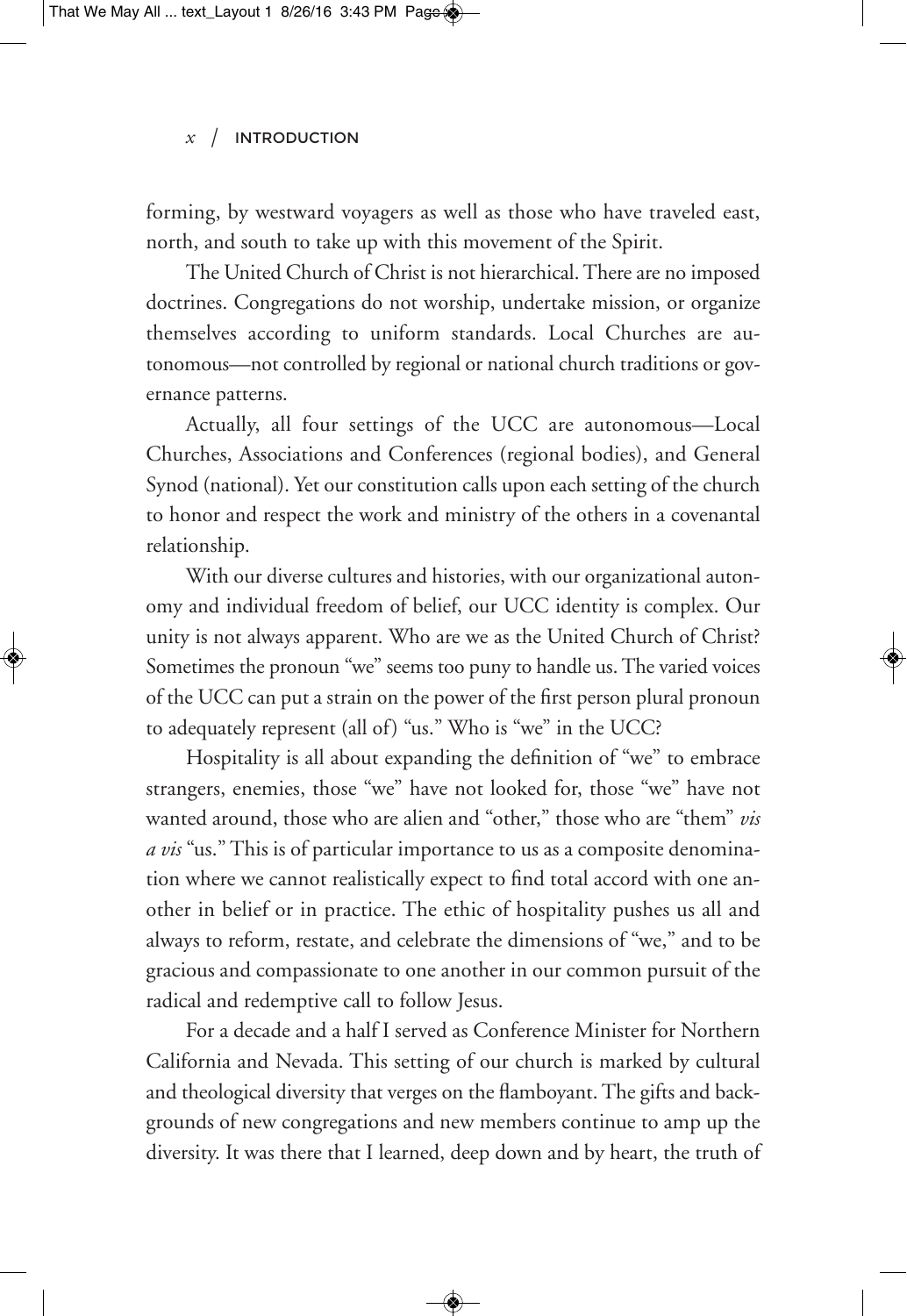the declaration so often voiced at Conference gatherings, "Those who were 'them' yesterday are 'us' today, and 'we' are forever changed."

It is revealing to take note of how we use "we," "us," "they," and "them" to talk about our church. When do we speak of the UCC as "we"? When does the UCC become "they"? "them, over there"? When does a gap between "we" and "they" call for a diagnostic review of our covenantal relationship?

UCC scholar of Hebrew scripture Walter Brueggemann describes covenantal relationship as "a way of being committed to each other as God is committed to us, a way of being defined by, accountable to, and responsible for each other."2 In covenant we are "pledged to solidarity across ideological lines and prepared to live in sustained engagement with one another in ways that impinge on and eventually transform all parties to the transaction."3

A newspaper reporter once contacted me for an article about City of Refuge UCC. Early in the interview, the reporter asked, "Isn't their worship style hard for you in the UCC to handle?" To this I could only respond, "City of Refuge is a United Church of Christ congregation whose style of worship is Pentecostal.That means that the United Church of Christ's worship style is Pentecostal—*and* high church, and eclectic, and New England Congregational, and Afro-Christian, and Samoan Congregational, and German Reformed, and . . . . Would you like to rephrase your question?"

When City of Refuge joined the United Church of Christ, when Kalavaria Congregational Christian joined, when Community Congregational joined, when any church joins, the "we" we had been is changed. Not homogenized. Not standardized. Not reduced to lowest terms. Those who were "them" yesterday are "us" today, and "we" are forever changed. All parties are eventually transformed.

Transformation is not a wimpy thing. That Latin prefix "trans" is freighted with a mass of meaning: across, on the other side, beyond. Not just predictable developmental changes but a clearer, deeper, truer rendering of that which we are created to be.

There is more to transformation than "self-improvement and spiritual ecstasies."4 In transformation we are sent from the familiar to face the ap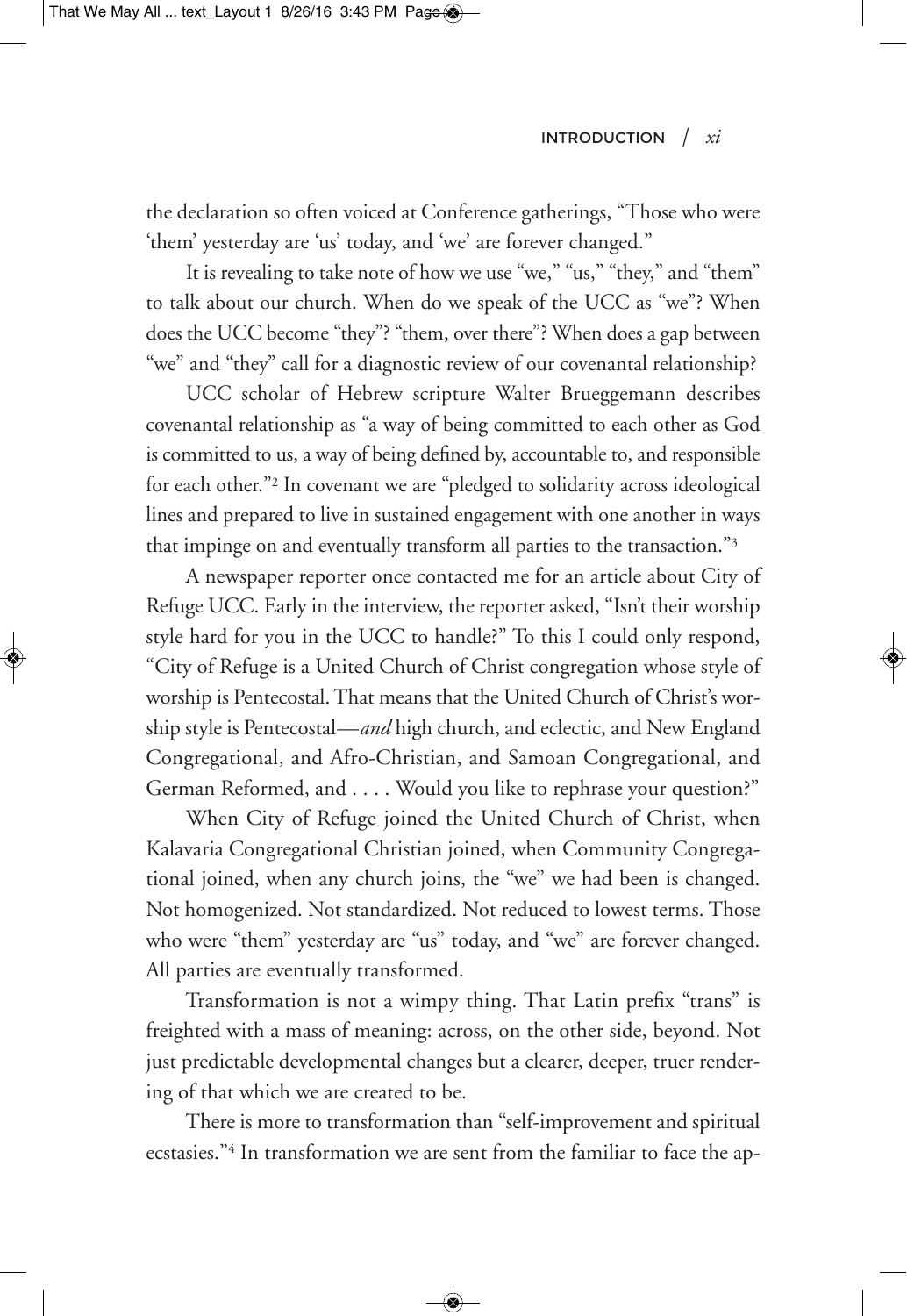pallingly, and the appealingly, different. Transformation of lives, of churches, of communities, demands the courage to traverse vast and intimidating terrain, to skate across the predictable and wind up at "beyond" for the sake of becoming who we are called to be.

Those who were "them" yesterday are "us" today, and "we" are forever changed. We are transformed in our understanding of ourselves, transformed as a community. Forever changed. Forever open to more change. Not haphazardly, but in response to the ancient call to relationship in covenant that changes everything: "I will take you as my people, and I will be your God" (Exod. 6:7). Not swept along in a bandwagon mentality, but imbued with the faithful uncertainty and constant trust of Pastor John Robinson, "There is yet more truth and light to break forth from God's Holy Word."5

In the next chapters we will follow the roots and gauge the realities of our UCC engagement with covenant and hospitality. We will talk about our life together as united yet autonomous. We will talk story. We will talk "polity."

We can define polity simply as a group's governance structure, how we are constituted as an organized body. We can also take a long view of polity and look into the sense of community among the people who make up any more-or-less organized body, among the people who gather around the table and find the communion of wholeness and healing.

Many years ago, at a gathering of the network of UCC teachers of history and polity, UCC historian Barbara Brown Zikmund remarked that it is impossible to learn UCC polity in isolation. "There must always be conversation," she said. And most likely—although she was too circumspect to mention it—there will be questions upon questions and a certain level of contentiousness. This book is less theory of polity than it is description, based on lots of experience and conversations. It is intended to prompt conversations that engage us all with the various settings of the United Church of Christ, exchanges of ideas and experience with our companions on the journey, and exploration of sources beyond this text. Please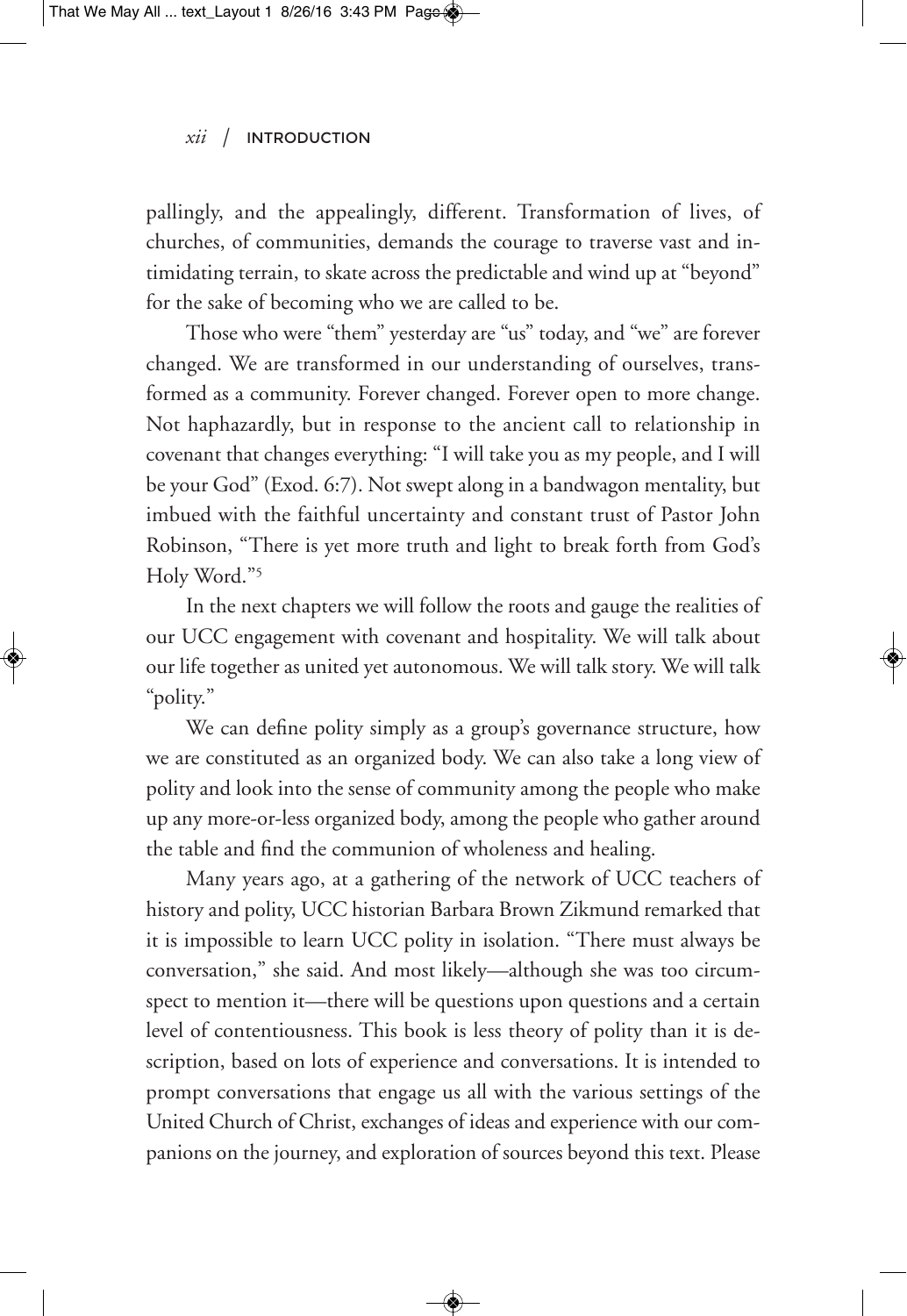stop along the way to talk with others. Our individual stories are the stories of our church. Our shared stories build up the church. This book will, I hope, move us in the UCC to claim the church, in ever deepening ways, even as the church claims us. And I hope that the stories, questions, and histories recorded here will generate insight for the faith journeys of readers who are not part of the United Church of Christ.

#### **USING THIS BOOK**

It perhaps goes without saying that you will feel free to contribute your thoughts, narratives, and examples; to interrupt, rearrange, or skip over any of the materials presented; and to raise or research questions at any point.

We will refer to the UCC Constitution and Bylaws as an organizational map. Unless otherwise designated, we'll use the UCC Constitution and Bylaws of 2015. The themes of hospitality and covenant will recur throughout the book. The first part (chapters 1–3) sets the context, with our founding vision of unity and freedom.The three middle parts (chapters 4–17) deal with the arrangements of structure and accountability within our church: Local Churches, the Wider Church, and Ministry. The last part (chapters 18–21) brings us back to consideration of transformation, identity, and unity with an eye toward our future.

You'll find questions for reflection, comment, and conversation—either face-to-face or electronic—throughout the book.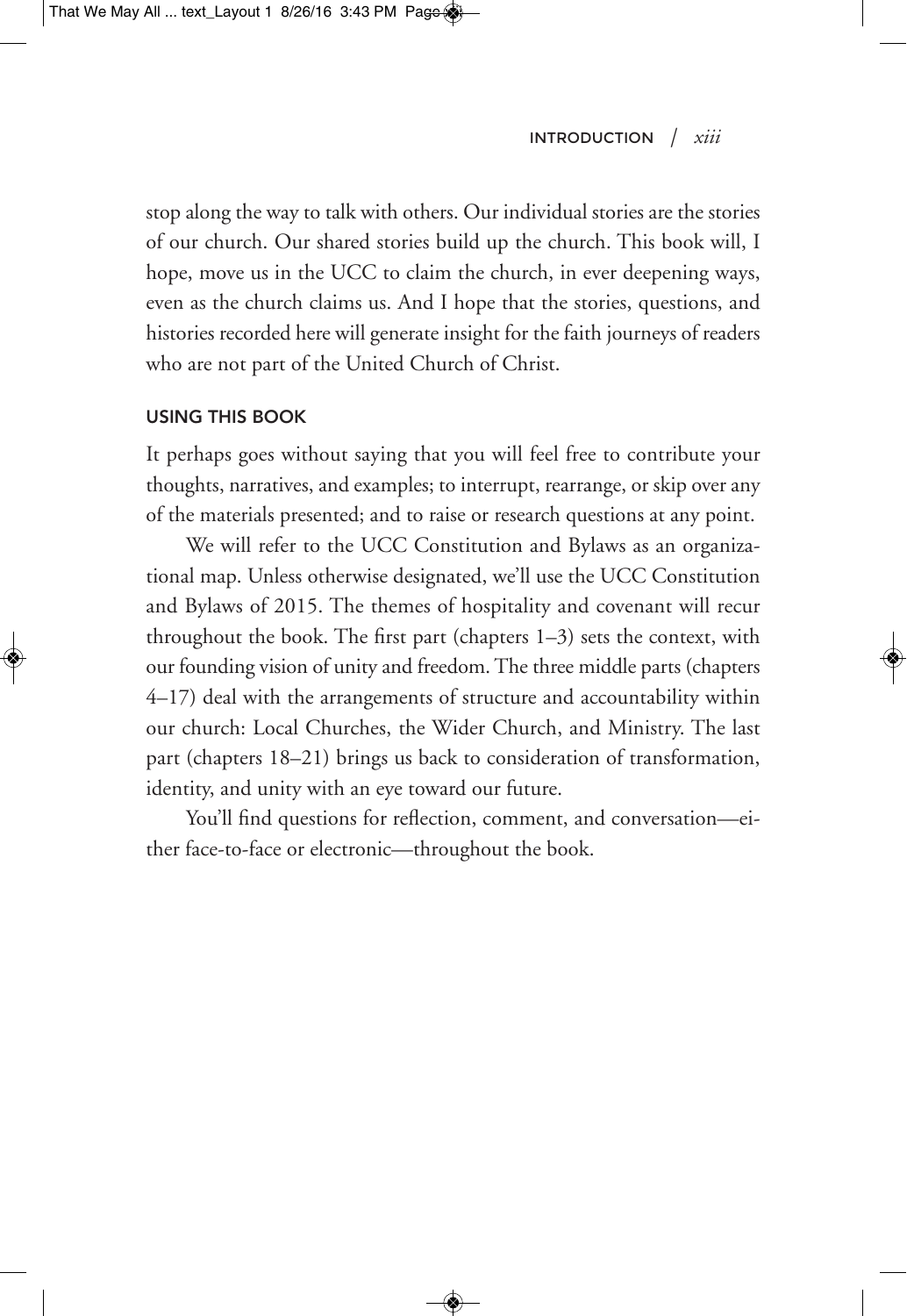## **PART I**

*Our Church's Founding Vision of Unity and Freedom*

 $\sim$ 

*Part I begins with our motto, "That they may all be one," and moves into the founding vision of our church, which assumes an array of beliefs, interpretations, and sources of revelation, and is not distressed at the prospect. We will look at the distinctions between unity and unanimity, the prospects for a unity of multiple voices, and the risk and fluidity of life in covenant.*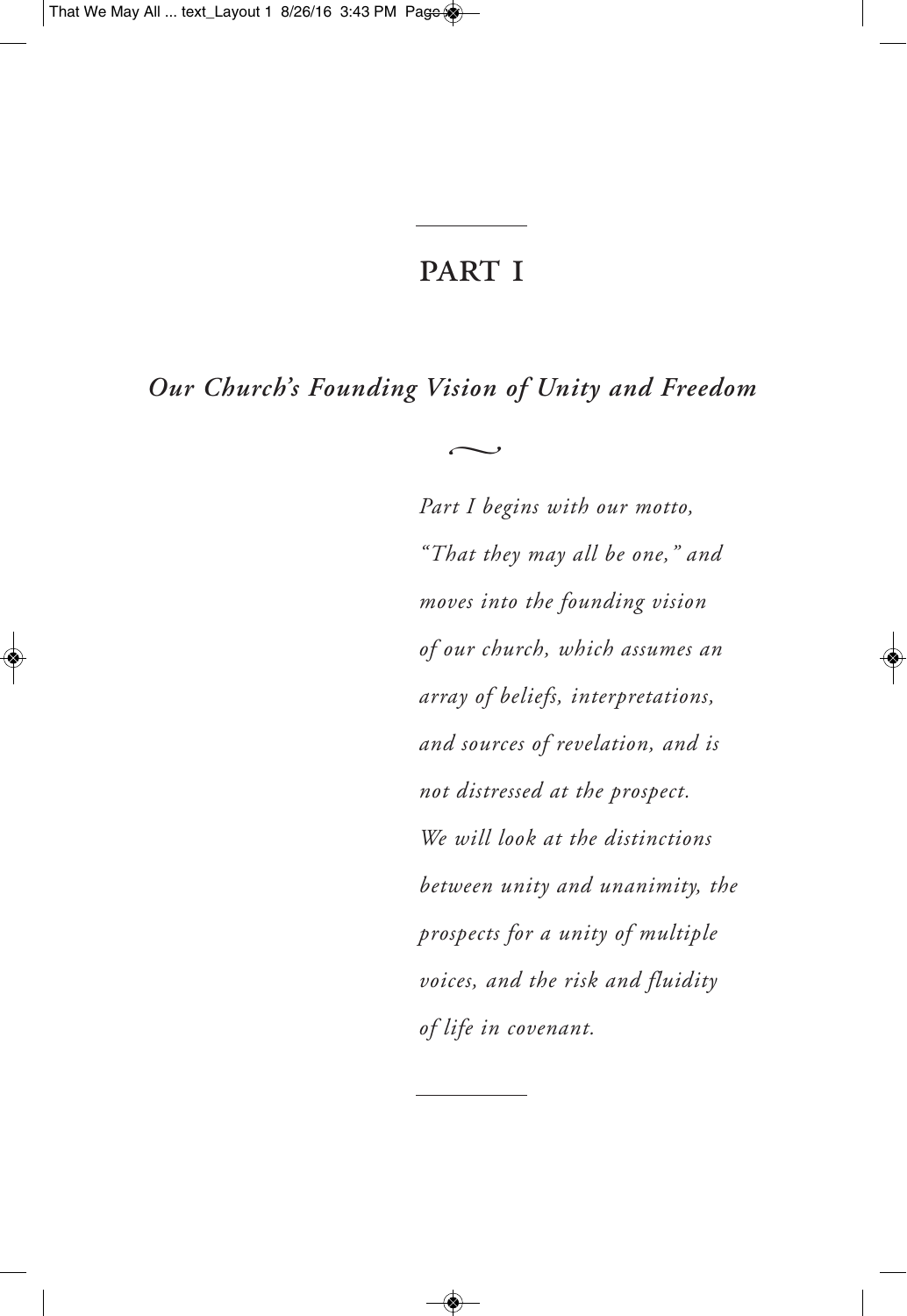# **PART II**

 $\sim$ 

# *Local Churches*

*In part II we will look to our Local Churches, defined in our constitution as "the basic unit of the life and organization of the United Church of Christ." It is within our Local Churches that the welcome table is spread and where the primary discernment and the front-line determination is made of who is "we" in the UCC. We will look at hospitality, discernment, vitality, conflict, and the ways in which members of Local Churches live in covenant.*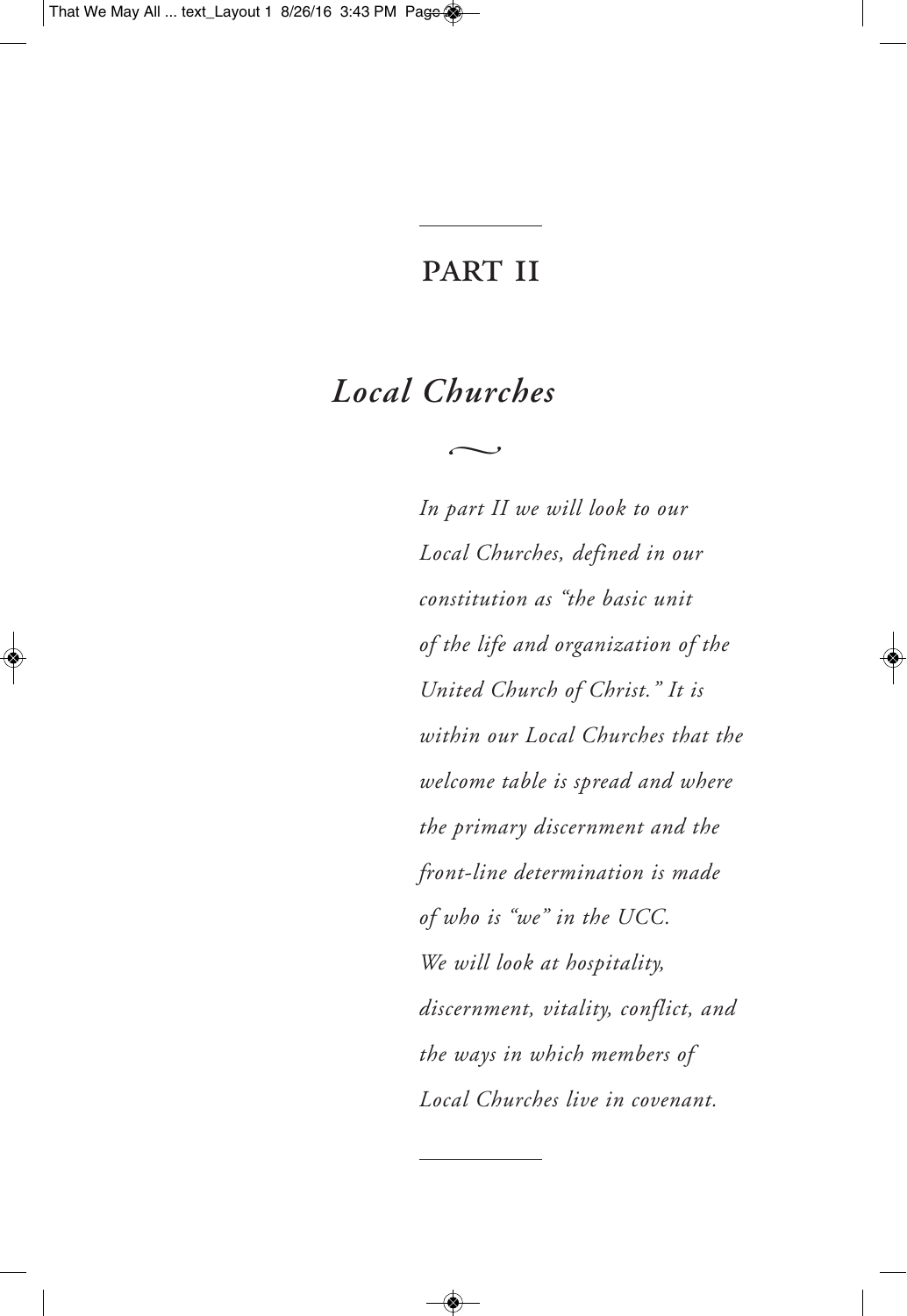### **PART III**

# *The Wider Church*

 $\sim$ 

*We now proceed to part III, where we will widen our exploration of covenant to include the relationships between and among Local Churches, Associations, Conferences, and General Synod and its affiliated and associated ministries. We will study and question the ways in which each setting of the United Church of Christ acknowledges and engages the "integrity and existence of the other units of church life and their own legitimacy."* <sup>1</sup> *We will reflect on the lapses of hospitality that can occur within our church when we come into contact those we perceive as alien to us. We will face into the difficulty posed when we find it awkward or distasteful to use the pronoun "we" to speak of our church in its entirety.*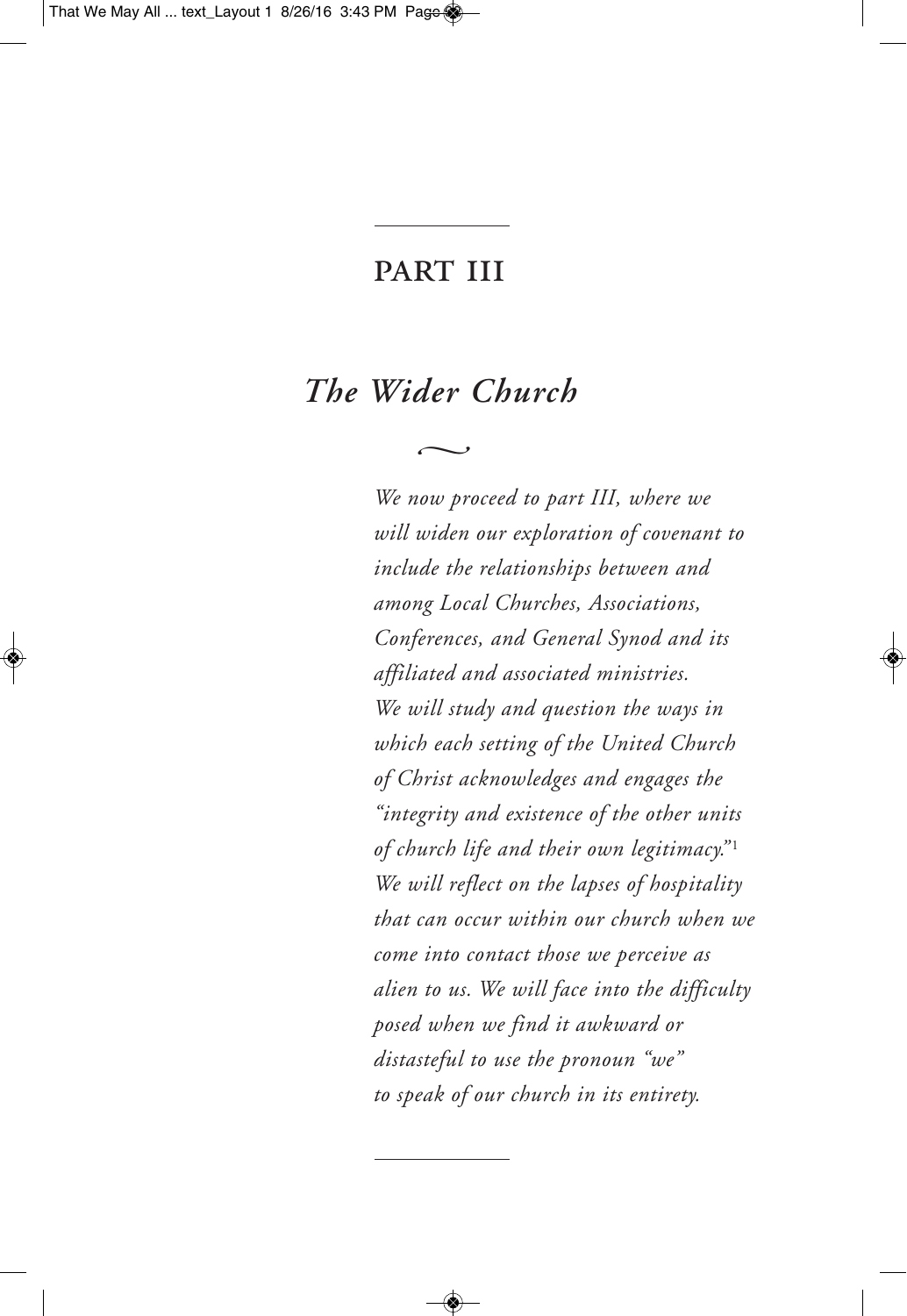### **PART IV**

## *Mi n i stry*

 $\sim$ 

*In this fourth part we will examine God's call to "the whole Church and every member to participate in and extend the ministry of Jesus Christ."* <sup>1</sup> *We will consider those ministries in and on behalf of the church for which authorization is required.* 2 *We will hear from members of Committees on Ministry and Conference and Association staff about the complexities of authorized ministry and the processes of authorization and oversight of ministry for the good of Christ's church—which may be our most visible and most used proving ground for the workability of covenant and hospitality. We will also look at how congregations call ministers and how ministers seek calls.*

*The final chapter in this part, chapter 17, is a glossary of terms used in the authorization and oversight of ministry in the UCC.*